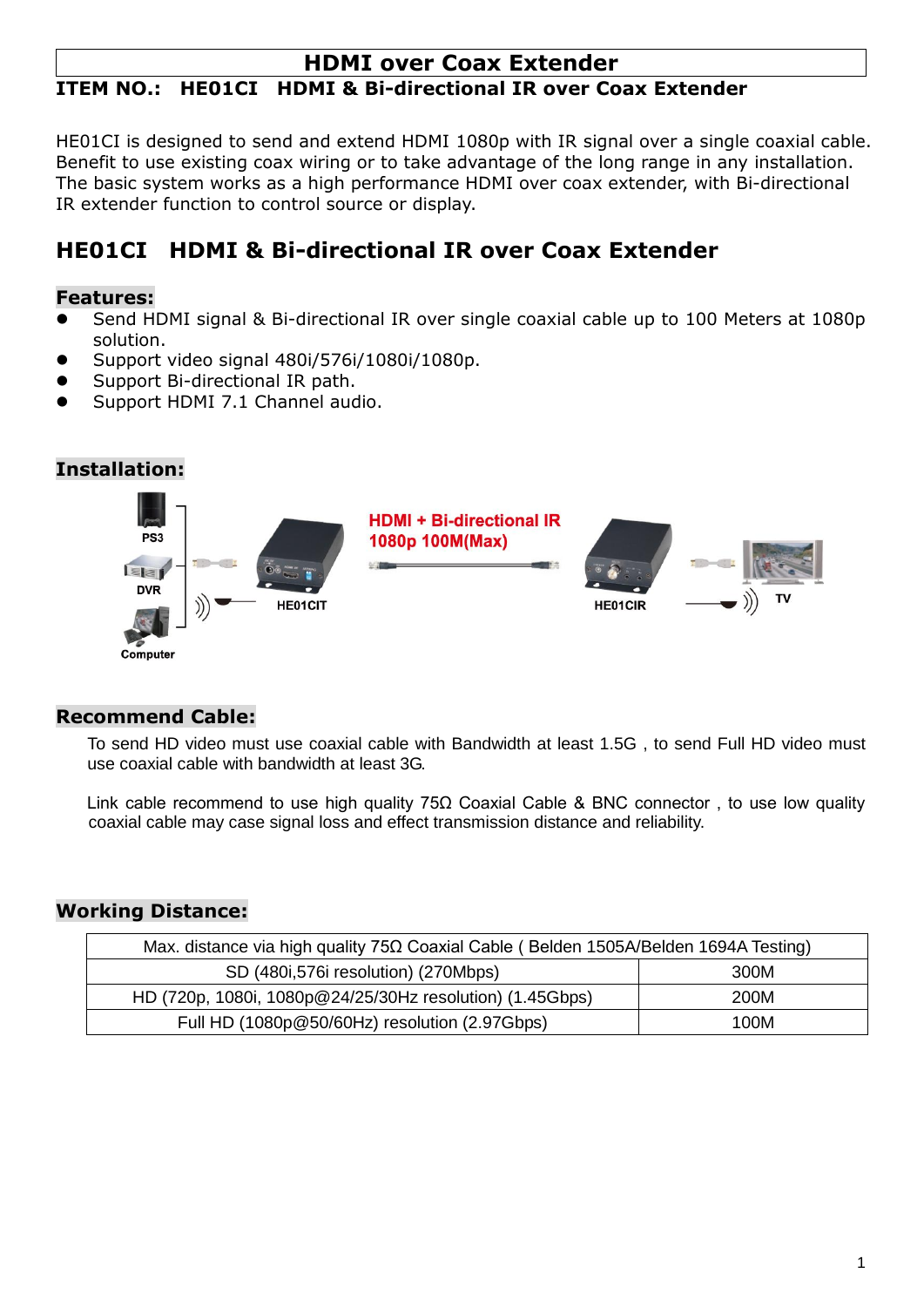#### **Panel View:**

#### **HE01CIT**



### **LED Indication:**

#### **HE01CIT**

|                                    | GREEN                                         | ON/OFF<br><b>FLASH</b> | Power ON/OFF<br>Not support HDMI input format                      |  |  |
|------------------------------------|-----------------------------------------------|------------------------|--------------------------------------------------------------------|--|--|
|                                    | <b>BLUE</b>                                   | <b>ON</b>              | Signal output                                                      |  |  |
|                                    | <b>HEO1CIR</b><br><b>GREEN</b><br><b>BLUE</b> | ON/OFF<br><b>ON</b>    | Power ON/OFF<br>Signal lock                                        |  |  |
| <b>HEO1CIT Switch Instruction:</b> |                                               |                        |                                                                    |  |  |
|                                    |                                               |                        | Video Support: 480i, 576i, 720p@50/59.94/60Hz,1080i@50/59.94/60Hz. |  |  |
|                                    |                                               |                        |                                                                    |  |  |

↓ Video Support: 480i, 576i, 720p@50/59.94/60Hz, 1080i@50/59.94/60Hz, 1080p@23.98/24/29.97/30/50/59.94/60Hz.

- 2 ↑ Audio Support LPCM 2 Channels.
	- ↓ Audio Support LPCM 7.1 Channels.

#### **Caution:**

This device not support 480p and 576p video format.